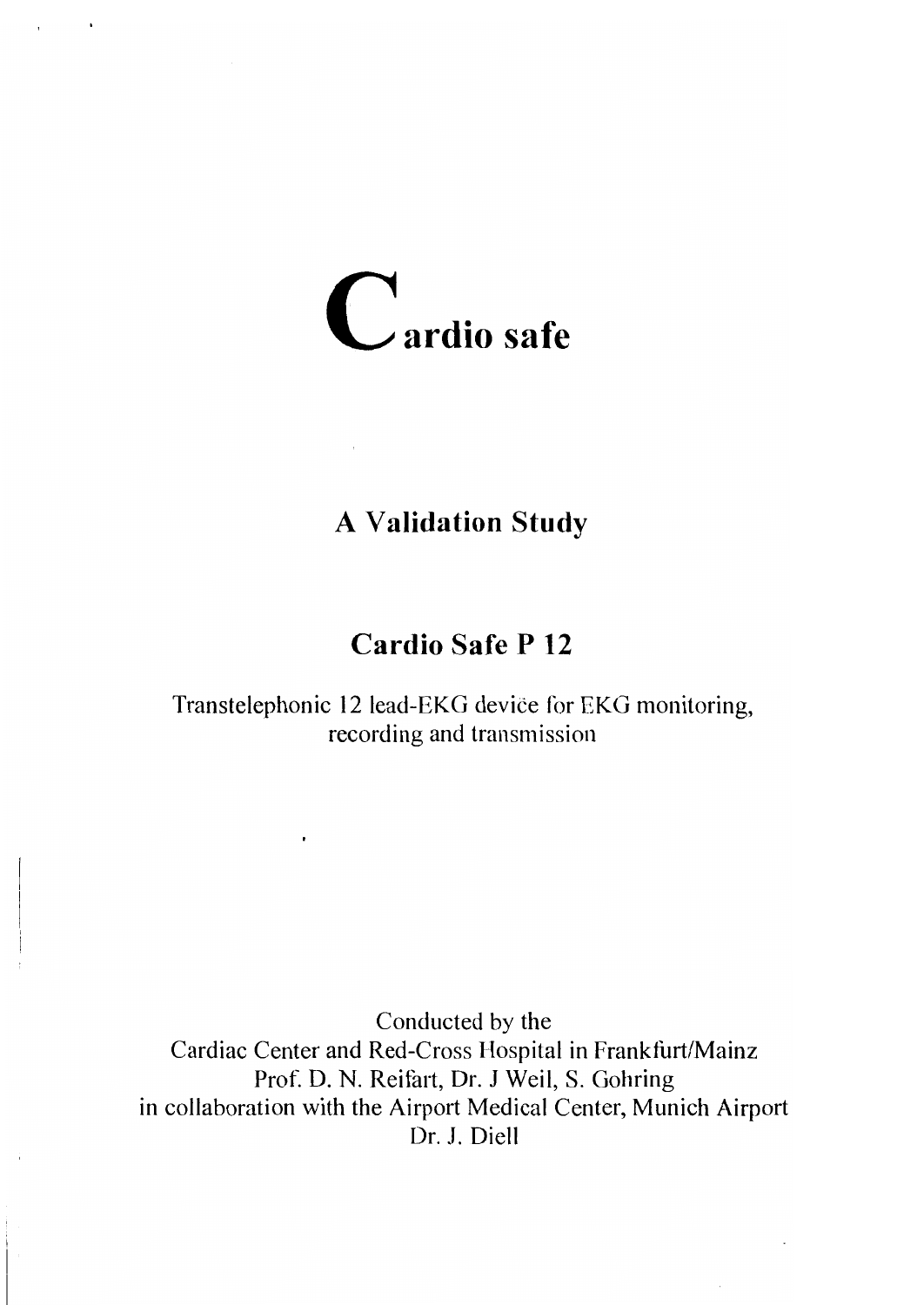### SUMMARI'

### Background

Testing the reliability of a 12 lead-EKG with transtelephonic transmission, as a monitoring tool for cardiac patients.

#### Summary of results

For many years in Germany, as well as in the US, Israel, Italy and South-American countries, transtelephonic EKG transmission was performed with 1-3 lead recordings, allowing accurate diagnosis only for arrhythmic disorders.

We tested a new system (CARDIO SAFE P 12, manufacturer: Aerotel, Israel) which allowed patients, for the first time in Europe, to record a 12 lead-EKG with telephonic transmission to an emergency center (CARDIO SAFE "HERZUBERWACHSUNGS-ZENTRALE" at the Medical Service of the Munich Airport).

We compared the recording of a standard 12 lead EKG to that of a Cardio safe  $P$  12 recording transmitted by telephone to a PC at the CARDIO SAFE Center and printed out, in2l7 consecutive cardiac patients. Patient's clinical data were also collected.

| Ouality of parameter | Standard EKG recording | P 12 Telephone EKG recording |
|----------------------|------------------------|------------------------------|
| Very good            | 204(94%)               | $108(59\%)$                  |
| Good                 | $(4.6\%)$              | 79 (36%)                     |
| Satisfying           |                        | 31(14%)                      |

| Clinical Parameter    | Standard EKG recording | P 12 Telephone EKG recording |
|-----------------------|------------------------|------------------------------|
| Infarction's signs    | 40                     | <b>A</b>                     |
| Heart rate            | $72.2 + 16$            | $71.2 \pm 15$ (p $< 0.04$ )  |
| PQ interval (sec)     | $0.18 + 0.09$          | $0.17 + 0.03$                |
| QRS width in V6 (sec) | $0.12 + 0.18$          | $0.17 + 0.03$                |
| QT interval (sec)     | $0.43 + 0.78$          | $0.39 + 0.04$                |
| Sokolow index (mV)    | $2.39 + 0.78$          | $2.02 + 0.9$                 |
| Hypertrophy           |                        |                              |

 $\cdot$ 

### Conclusions

1. The placement and recording of the 12 lead-EKG by laymen with the P 12 and the transmission via telephone is very simple and is well conducted by all patients, allowing excellent transmission of then information.

2.Heart rate, rhythm and conduction correlate well in both types of recordings. The P 12 recording, via a computer program is able to eliminate disturbances (through the "print -parameter") and can correct the tracing-dimensions, whenever necessary or requested, on-line.

3. The P 12 device seems to be the ideal tool for cardiac patients. It enables mobile self-monitoring, when a Medical Center with competent personnel (trained in cardiology)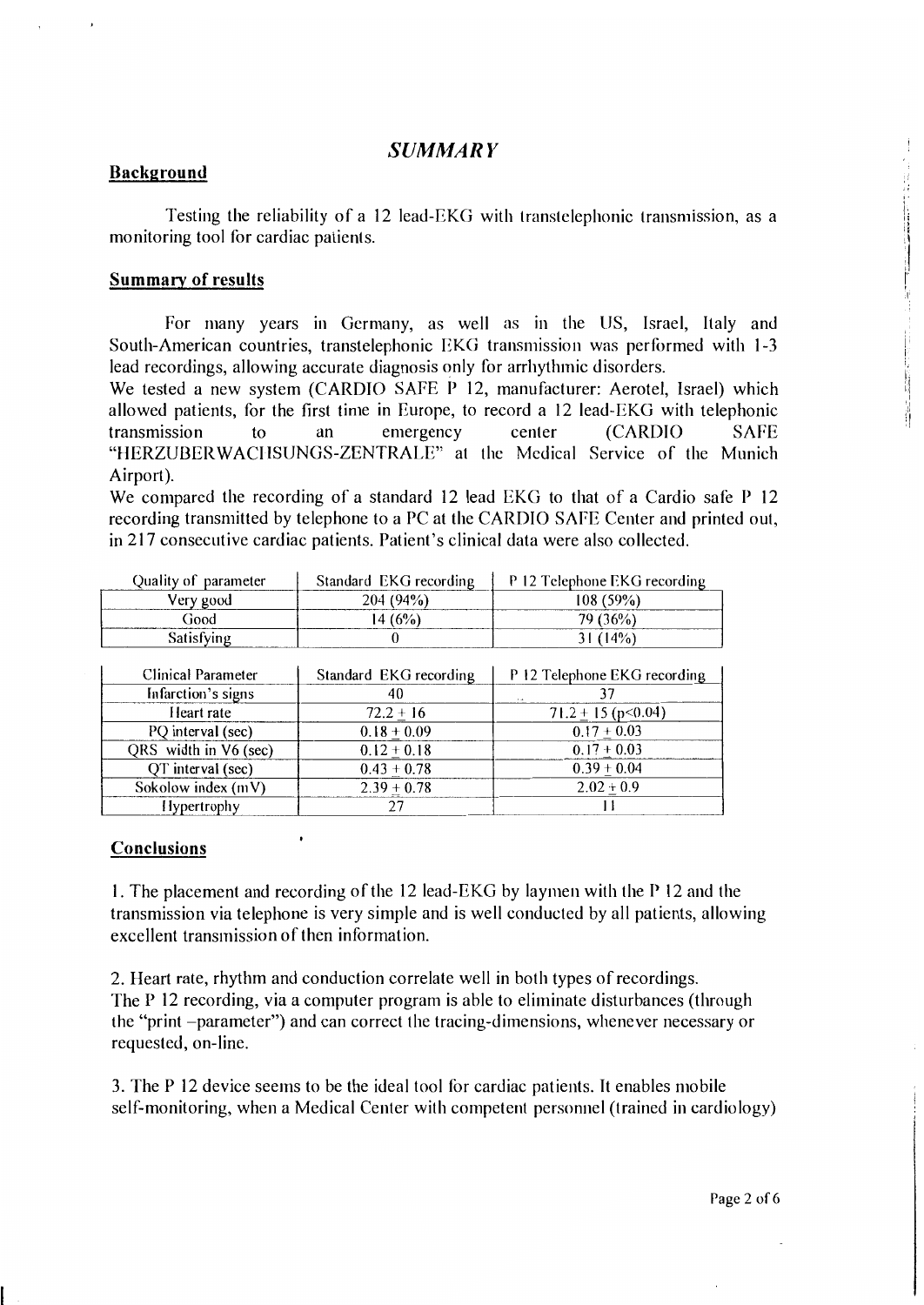is available 24 hours a day for reception, recording and interpretation of on-line EKGs with the appropriate intervention and answers to all patient's questions.

# Reliability of a new 12 lead-EKG with telephone transmission for cardiac patients

# Introduction

In many countries, the self-monitoring of EKG recordings by the patient, with transmission through the telephone to a nreclicalized center has proven to be safe and efficient  $(1,5,7-10)$ . This implies that a medical team provides with the appropriate diagnosis, for example arrhythmia or unstable angina  $(1,3,5,7-10)$  and introduces the adequate therapy, which can in the case of an acute myocardial infarction be lifesaving by reducing the time to intervention.

## Implications

- l) The technique has to be simple and reproducible by laymen'
- 2) The technique has to be reproducible in movement too (when traveling, for example)
- 3) The transmission to a competent Center has to be around the clock'
- 4) The quality of the transmission and the signal are mandatory with the 12 lead-  $EKG$ , as the diagnosis and treatment rely upon the signal recorded.

These parameters have to be fulfilled throughout the validation-study, as to date, no study in Europe has determined these facts yet (P 12, Aerotel, Israel).

### Material and Methods

We have studied 217 consecutive cardiac patients (86 women, 131 males) in an ambulance, that where worked-up (control or diagnosis) for a cardiac event.

After recording the EKG with a standard 12 lead-EKG (HP 7, Hewlett-Packard), a recording with a P 12 (Aerotel, Israel) 12 lead-EKG, by a layman, was done and transmitted. The  $P$  12 is a 180 grams device, battery-equipped, with the dimensions of a small cellular phone. It records  $12$  leads  $(0.05-150)$  Hz), with an internal acoustic-transmitfer (1900 IIz) capable of transmitting through the phone to a PC (Pentium 100 DX with Netware Card) an EKG recording, that will then be printed.

The 6 peripheral leads are recorded with 2 armpit electrodes, and the left area (indifferent electrode) is recorded through 3 contact points at the back of the devise (with 2 different positions to apply, in order to obtain 6 different recorded leads). After transtelephonic iransmission to the medical center at the Munich Airport (Cardio Safe), the recording was printed and analyzed, and send to the Frankfort Cardiac Center. Both l2 lead recordings  $s$  (standard and P 12) were interchanged and re-analyzed at different moments by different physicians. With diverging findings the exchanged EKG were re-analyzed by 2 other cardiologists, in order to correct the bias of observational variability. Comparisons were

Page 3 of 6

.<br>Principality of the constant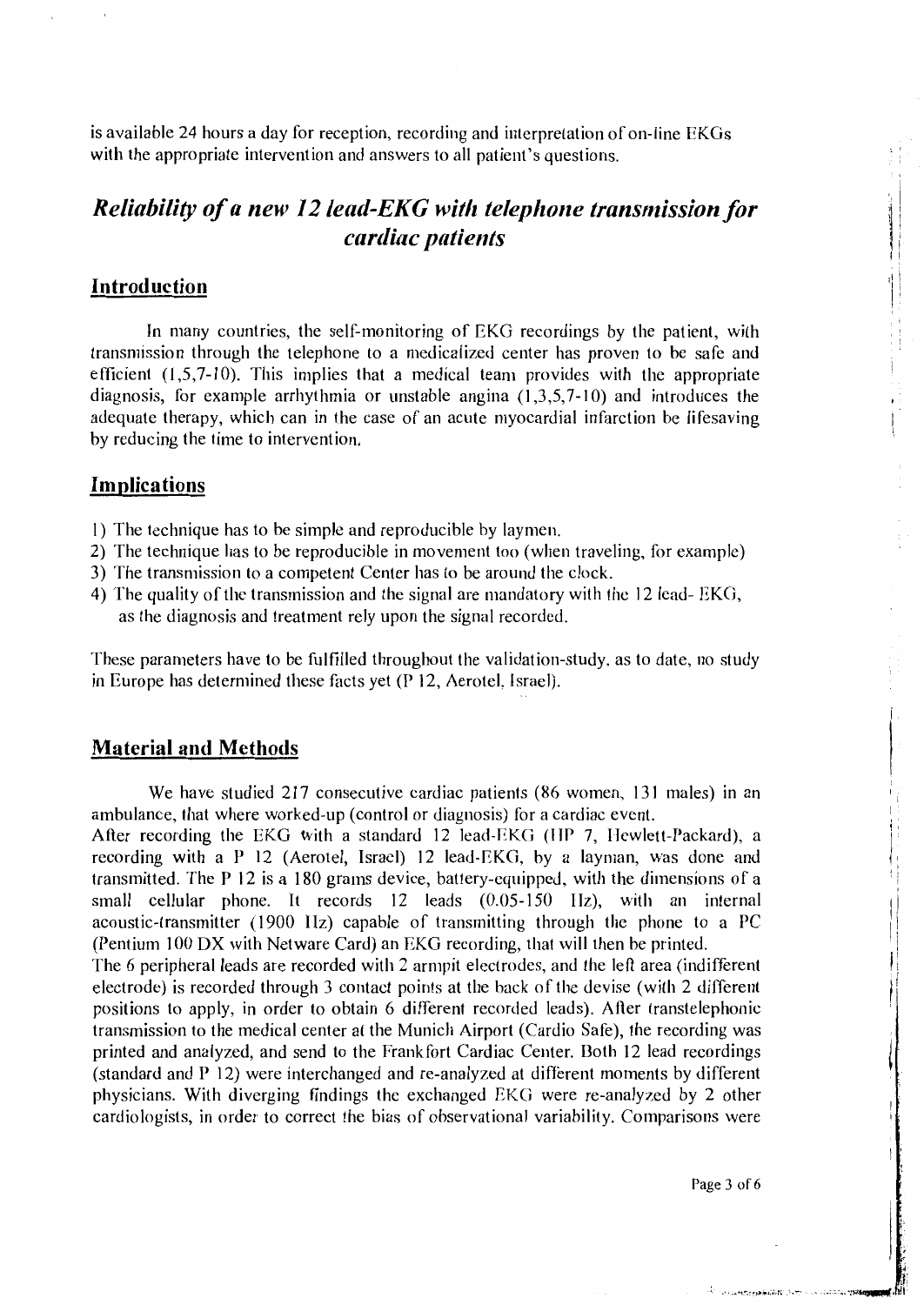then analyzed with correlation tests, and significant differences were considered when appropriate. Sensitivity and specificity ratios were applied for non-numerical parameters.

## **Results**

| Parameter             | Standard EKG recording | P 12 Telephone EKG recording |
|-----------------------|------------------------|------------------------------|
|                       | (SEKG)                 | (TTEKG)                      |
| Patient               | 217                    | 217                          |
| Very good quality     | 202/217                | 108/217                      |
| Good quality          | $\overline{14}$        | 78                           |
| Satisfying            |                        | 31                           |
| Insufficient          | $\theta$               | $\theta$                     |
| Infarction's signs    | 40                     | 37                           |
| ST segment change     | 15                     | 15                           |
| T wave negative       | 82                     | 80                           |
| Heart rate            | $72.2 + 16$            | 71.2 $\pm$ 15 (p<0.04)       |
| PQ interval (sec)     | $0.18 + 0.09$          | $0.17 + 0.03$                |
| QRS width in V6 (sec) | $0.12 + 0.18$          | $0.17 + 0.03$                |
| QT interval (sec)     | $0.43 + 0.78$          | $0.39 + 0.04$                |
| Sokolow index (mV)    | $2.39 + 0.78$          | $2.02 + 0.9$                 |
| Hypertrophy           | 27                     | Н                            |

Qualitative and quantitative parameters are presented in Table 1.

The quality of printing was 89% with conventional EKG as opposed to 86% in the TTEKG, although the overall recording was very satisfying in most patients. TTEKG, although the overall recording was very satisfying in most patients.<br>The patients in whom the recording was less than good, was mainly due to the

The patients in whom the recording was less than good, was mainly due to the fact that in<br>thin patients, the contact with the devise for the V5 and V6 leads was less than optimal thin patients, the contact with the devise for the V5 and V6 leads was less than optimal.

While the heart rate and form of the QRS-complex were similar, the maximum height (peak) was 15% lower with the TTEKG as compared to the SEKG (correlation  $r = 0.88$ ,  $p < 0.001$ ). The sensitivity for a left heart hypertrophy, based on the Sokolow-index, was p< 0.001). The sensitivity for a left heart hypertrophy, based on the Sokolow-index, was<br>50% lower with the TTEKG. The sensitivity and specificity of ST-segment changes was 50% lower with the TTEKG. The sensitivity and specificity of ST-segment changes was<br>100% and so was the T wave in all patients with a sure diagnosis of myogardial 100%, and so was the T wave in all patients with a sure diagnosis of myocardial infarction. infarction.

### **Discussion**

Telemetry served for many years as a monitoring tool for risk patients,<br>larly after myocardial infarction, coronary arteries bypass-grafts and particularly after myocardial infarction, coronary arteries bypass-grafts life-threatening arrhythmias. The immediate EKG recording in symptomatic patients implies a close collaboration between the physician (cardiologist) and the patient, allowing also the patient to be constantly reassured without repetitive and costly visits to the cardiologist. The newest technology allows for the first time in Europe, a 12 lead recording which is of utmost importance in our experience, as 1 lead, 3 lead or even 9 lead recordings can only diagnose arrhythmia's with no recognition of lateral wall infarction (11).

Page 4 of 6

计时间